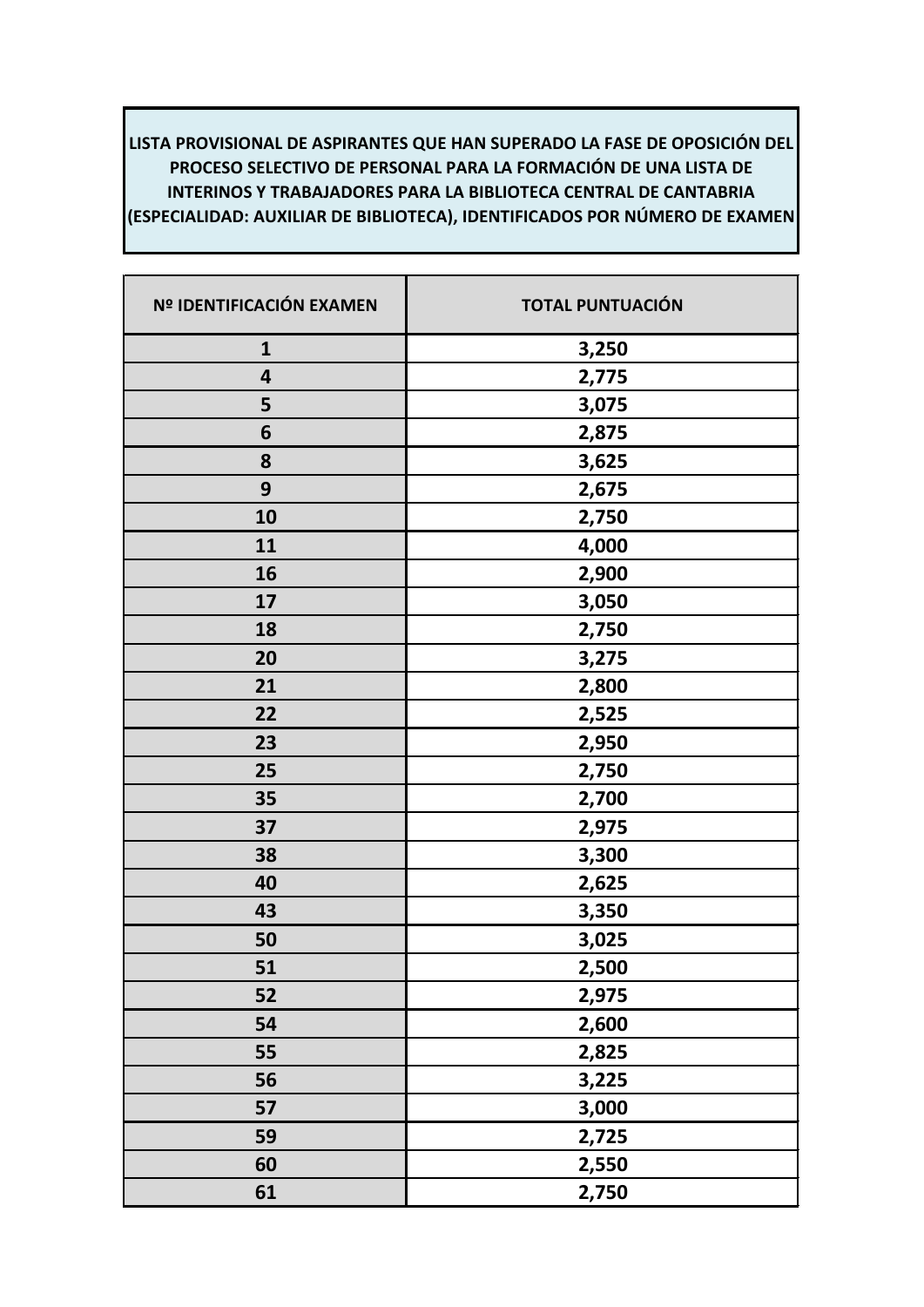| Nº IDENTIFICACIÓN EXAMEN | <b>TOTAL PUNTUACIÓN</b> |
|--------------------------|-------------------------|
| 69                       | 2,750                   |
| 71                       | 3,475                   |
| 72                       | 2,725                   |
| 73                       | 3,225                   |
| 74                       | 2,750                   |
| 75                       | 2,950                   |
| 77                       | 2,950                   |
| 78                       | 4,175                   |
| 85                       | 3,125                   |
| 86                       | 2,625                   |
| 88                       | 2,700                   |
| 89                       | 2,775                   |
| 95                       | 3,225                   |
| 99                       | 2,625                   |
| 102                      | 2,675                   |
| 104                      | 2,500                   |
| 105                      | 3,150                   |
| 108                      | 3,900                   |
| 113                      | 2,775                   |
| 114                      | 3,250                   |
| 115                      | 2,825                   |
| 116                      | 2,575                   |
| 117                      | 2,875                   |
| 120                      | 3,950                   |
| 121                      | 2,500                   |
| 123                      | 3,100                   |
| 124                      | 2,800                   |
| 130                      | 3,400                   |
| 135                      | 3,025                   |
| 137                      | 3,800                   |
| 138                      | 2,650                   |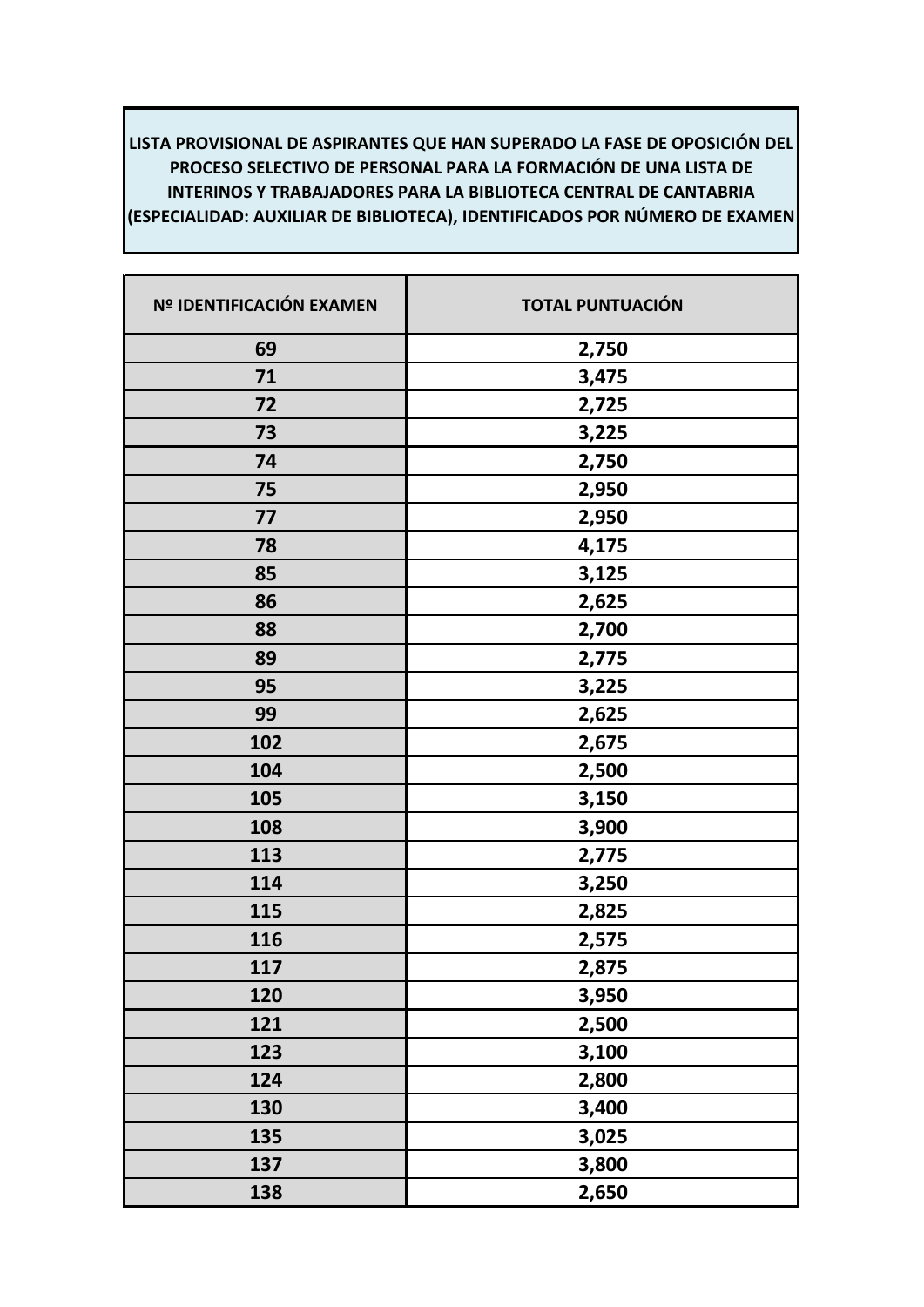| Nº IDENTIFICACIÓN EXAMEN | <b>TOTAL PUNTUACIÓN</b> |
|--------------------------|-------------------------|
| 139                      | 3,400                   |
| 141                      | 3,125                   |
| 142                      | 3,250                   |
| 144                      | 3,500                   |
| 148                      | 2,975                   |
| 151                      | 2,575                   |
| 153                      | 2,900                   |
| 155                      | 3,400                   |
| 156                      | 3,300                   |
| 157                      | 3,250                   |
| 160                      | 2,500                   |
| 161                      | 2,875                   |
| 163                      | 3,650                   |
| 165                      | 3,225                   |
| 168                      | 2,525                   |
| 170                      | 3,725                   |
| 173                      | 2,700                   |
| 176                      | 4,075                   |
| 177                      | 2,500                   |
| 183                      | 3,400                   |
| 189                      | 2,950                   |
| 191                      | 2,675                   |
| 192                      | 3,275                   |
| 197                      | 3,450                   |
| 198                      | 3,275                   |
| 199                      | 2,700                   |
| 201                      | 2,775                   |
| 202                      | 2,825                   |
| 204                      | 2,525                   |
| 207                      | 3,375                   |
| 210                      | 2,825                   |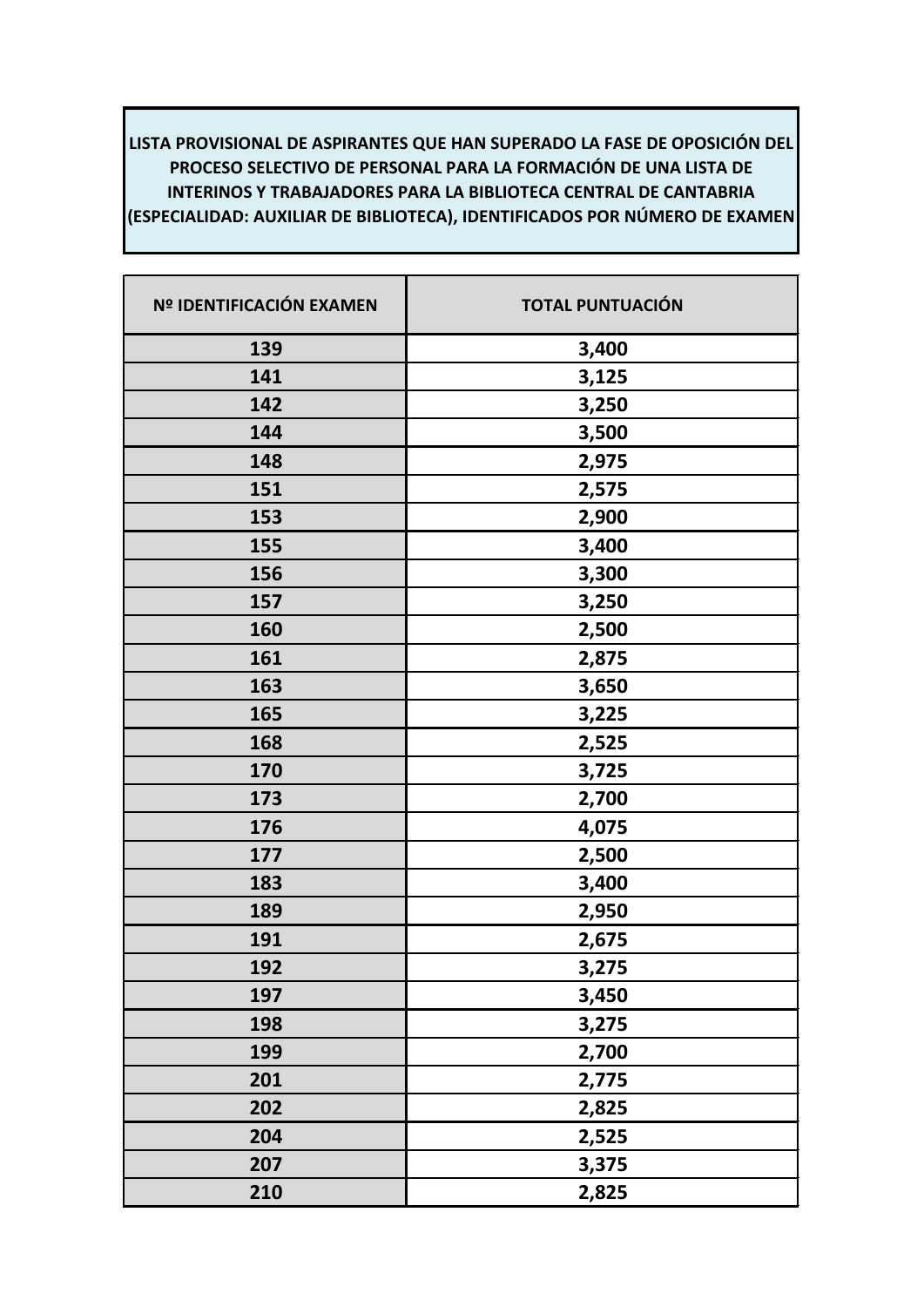| Nº IDENTIFICACIÓN EXAMEN | <b>TOTAL PUNTUACIÓN</b> |
|--------------------------|-------------------------|
| 212                      | 2,925                   |
| 215                      | 2,550                   |
| 216                      | 3,225                   |
| 217                      | 2,800                   |
| 220                      | 2,675                   |
| 221                      | 2,600                   |
| 224                      | 2,825                   |
| 226                      | 2,825                   |
| 227                      | 2,850                   |
| 231                      | 2,775                   |
| 237                      | 3,400                   |
| 247                      | 3,300                   |
| 248                      | 2,825                   |
| 250                      | 3,800                   |
| 251                      | 2,625                   |
| 252                      | 2,775                   |
| 255                      | 2,950                   |
| 256                      | 3,125                   |
| 258                      | 2,625                   |
| 260                      | 4,000                   |
| 263                      | 2,600                   |
| 264                      | 3,075                   |
| 266                      | 2,875                   |
| 267                      | 3,625                   |
| 268                      | 2,600                   |
| 269                      | 3,125                   |
| 272                      | 2,700                   |
| 274                      | 2,600                   |
| 277                      | 2,900                   |
| 281                      | 3,025                   |
| 282                      | 3,550                   |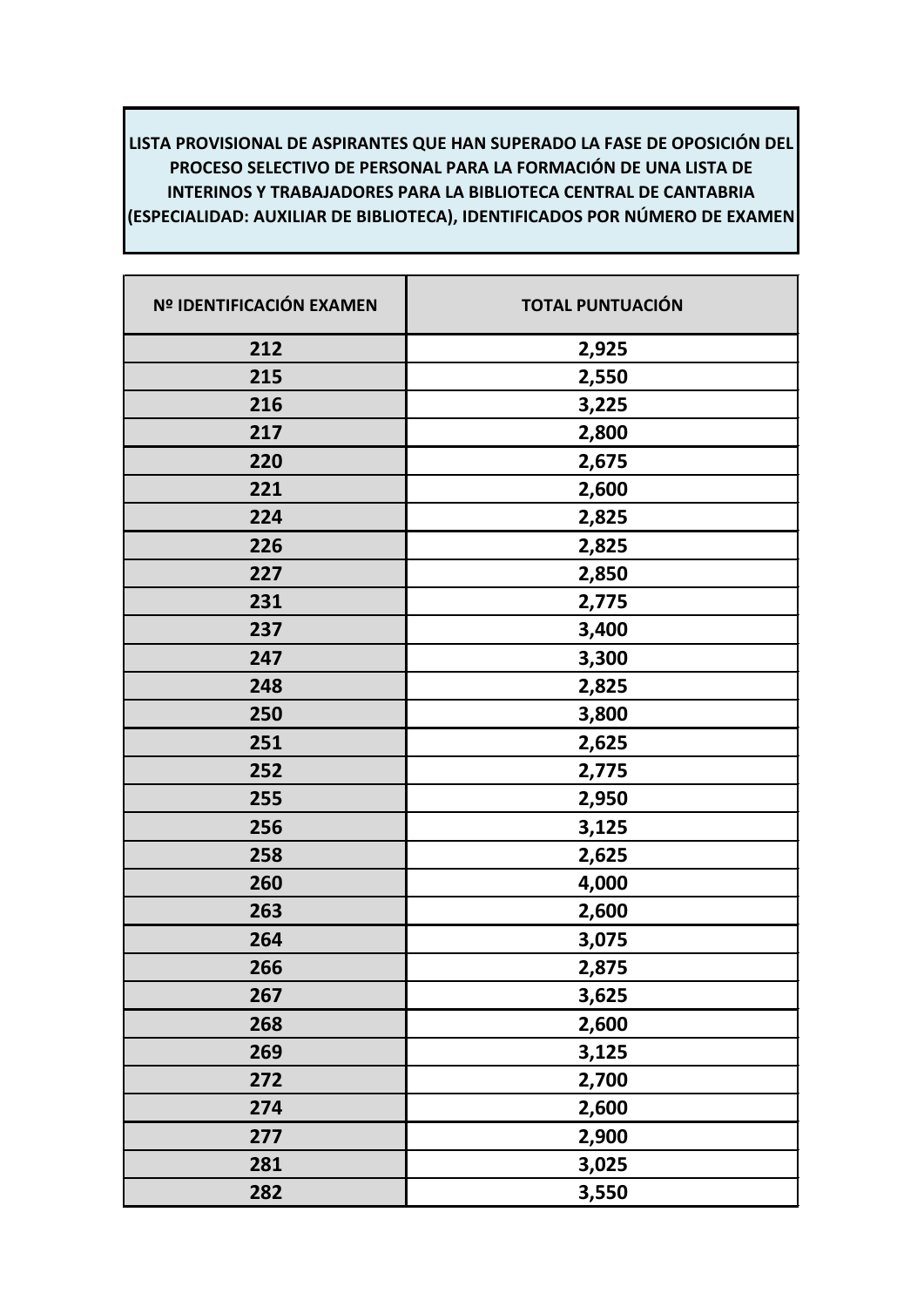| Nº IDENTIFICACIÓN EXAMEN | <b>TOTAL PUNTUACIÓN</b> |
|--------------------------|-------------------------|
| 285                      | 4,050                   |
| 286                      | 2,925                   |
| 290                      | 2,500                   |
| 292                      | 3,275                   |
| 295                      | 3,025                   |
| 299                      | 2,525                   |
| 300                      | 2,875                   |
| 305                      | 2,500                   |
| 306                      | 2,875                   |
| 307                      | 3,100                   |
| 309                      | 2,900                   |
| 314                      | 2,675                   |
| 315                      | 3,625                   |
| 325                      | 2,625                   |
| 329                      | 2,600                   |
| 346                      | 2,750                   |
| 347                      | 2,950                   |
| 348                      | 2,625                   |
| 350                      | 2,650                   |
| 386                      | 3,450                   |
| 389                      | 3,200                   |
| 390                      | 3,450                   |
| 399                      | 3,525                   |
| 400                      | 2,925                   |
| 403                      | 3,450                   |
| 408                      | 4,000                   |
| 413                      | 3,425                   |
| 445                      | 2,625                   |
| 446                      | 3,450                   |
| 487                      | 3,775                   |
| 503                      | 3,550                   |